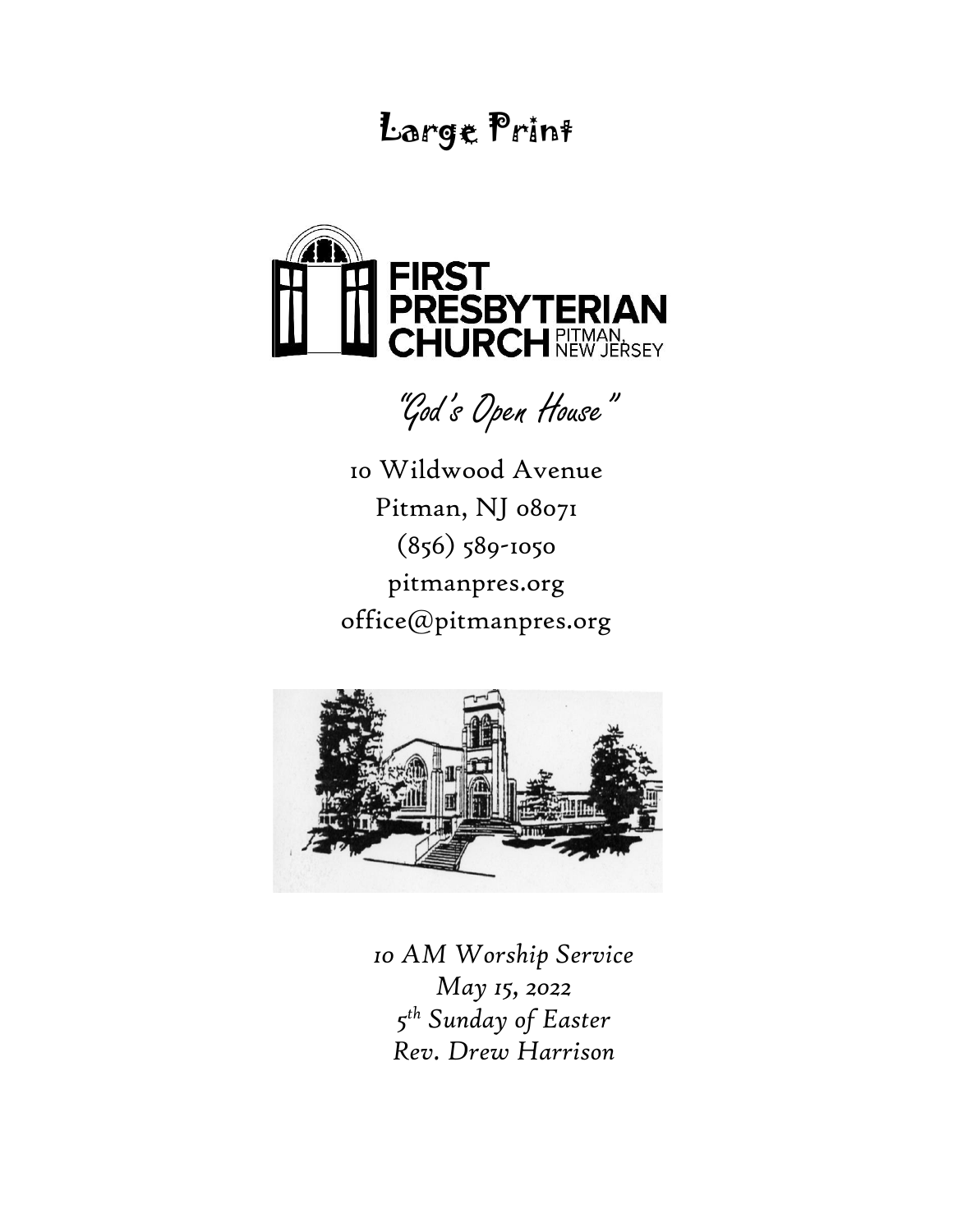## **For Prayer & Contemplation**

'What most of all hinders heavenly consolation is that you are too slow in turning yourself to prayer.' -*Thomas á Kempis*

### **Welcome & Sharing Information**

**Prelude Anthem** "Jesus Christ the Apple Tree" – Poston - *Sanctuary Choir*

### **Call to Worship**

One: O God, you are our God, we seek you; our souls thirsts for you like water in a desert.

- **All: So we have come into this place to proclaim your glory and lift up our hands in praise.**
- One: We are satisfied just thinking of you, for you have been our help, and our trust in you is well placed.
- **All: No matter what happens, you will uphold and protect us.**
- One: So we rejoice in you, we sing for joy in the shadow of your wings.
- **All: Because your steadfast love is better than anything else in this life. Amen.**

**A Psalm of Longing:** "I Give My Spirit" (Psalm 31)

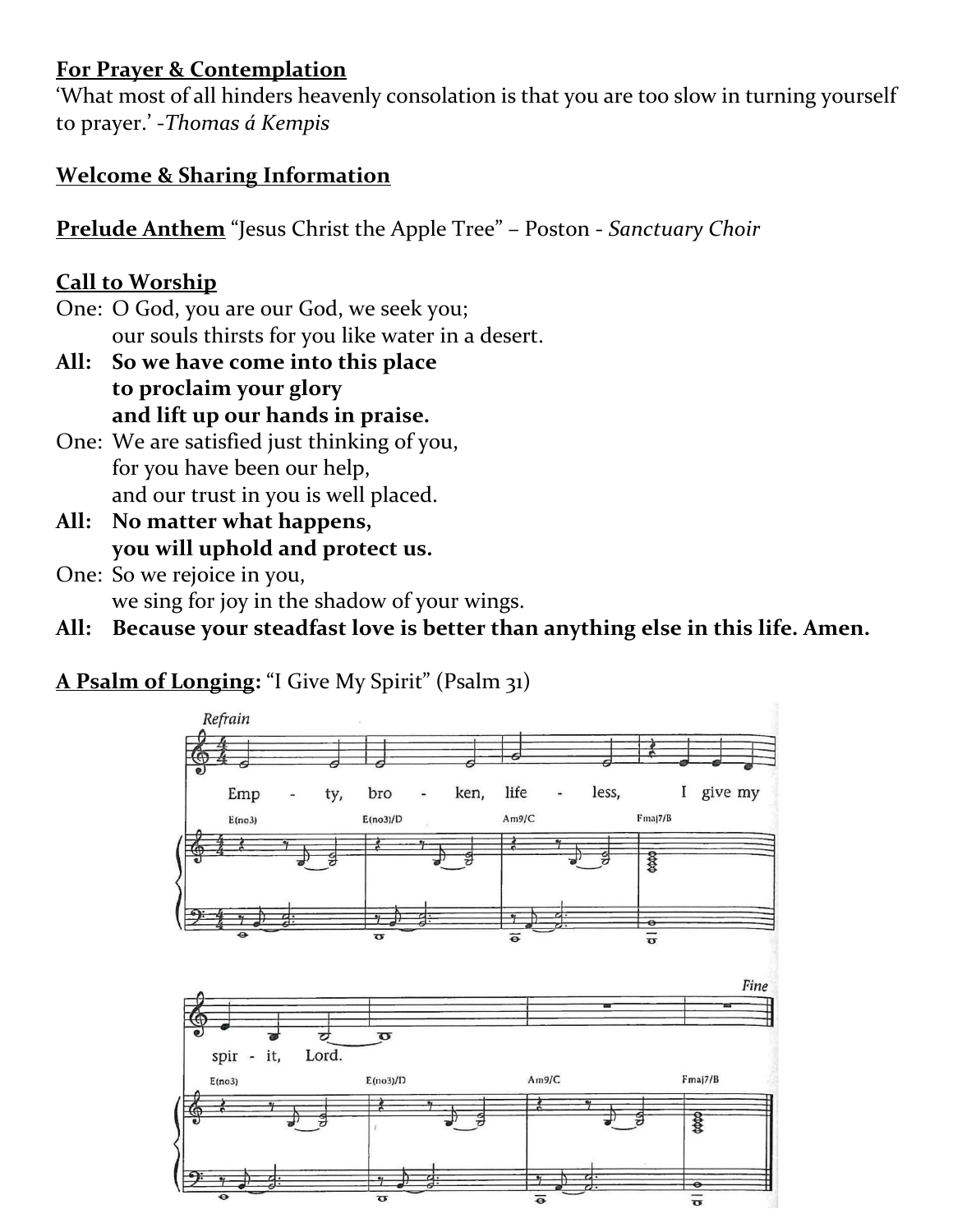#### **Words of Assurance**

- One: No matter what separates us from God, Jesus brings us back. He is our shepherd, our priest, our friend. No matter how lost we may be, Jesus knows the way home.
- **All: Amen.**

**\*Hymn No. 581** "Glory Be to the Father"

**"Glory be to the Father, and to the Son, and to the Holy Ghost; as it was in the beginning, is now, and ever shall be, world without end. Amen, amen."**

**\*Passing of Peace** One: May the Peace of Christ be with you. **All: And also with you.** 

**Time with Children** (Dismissal to Sunday School) Pastor: It is time for you to depart. **Adults: God be with you there. Children: God be with you here.**

**Scripture** *Psalm 27* **Old Testament** PG 503-4 **Large Print** PG 619-20

#### **A Time of Prayer**

**A Psalm of Trust:** Hymn No. 842 "The Lord is My Light" (Psalm 27) (*As we close the time of prayer, we will begin singing #842, The Lord is My Light. This will be a signal to complete your prayer station and return to your seats.*)

**Affirmation of Faith** (*Psalm 131*)

- **O Lord, my heart is not lifted up, my eyes are not raised too high;**
- **I do not occupy myself with things too great and too marvellous for me.**
- **<sup>2</sup> But I have calmed and quieted my soul, like a weaned child with its mother; my soul is like the weaned child that is with me.**

**<sup>3</sup> O Israel, hope in the Lord from this time on and for evermore.** 

**Invitation to Offering**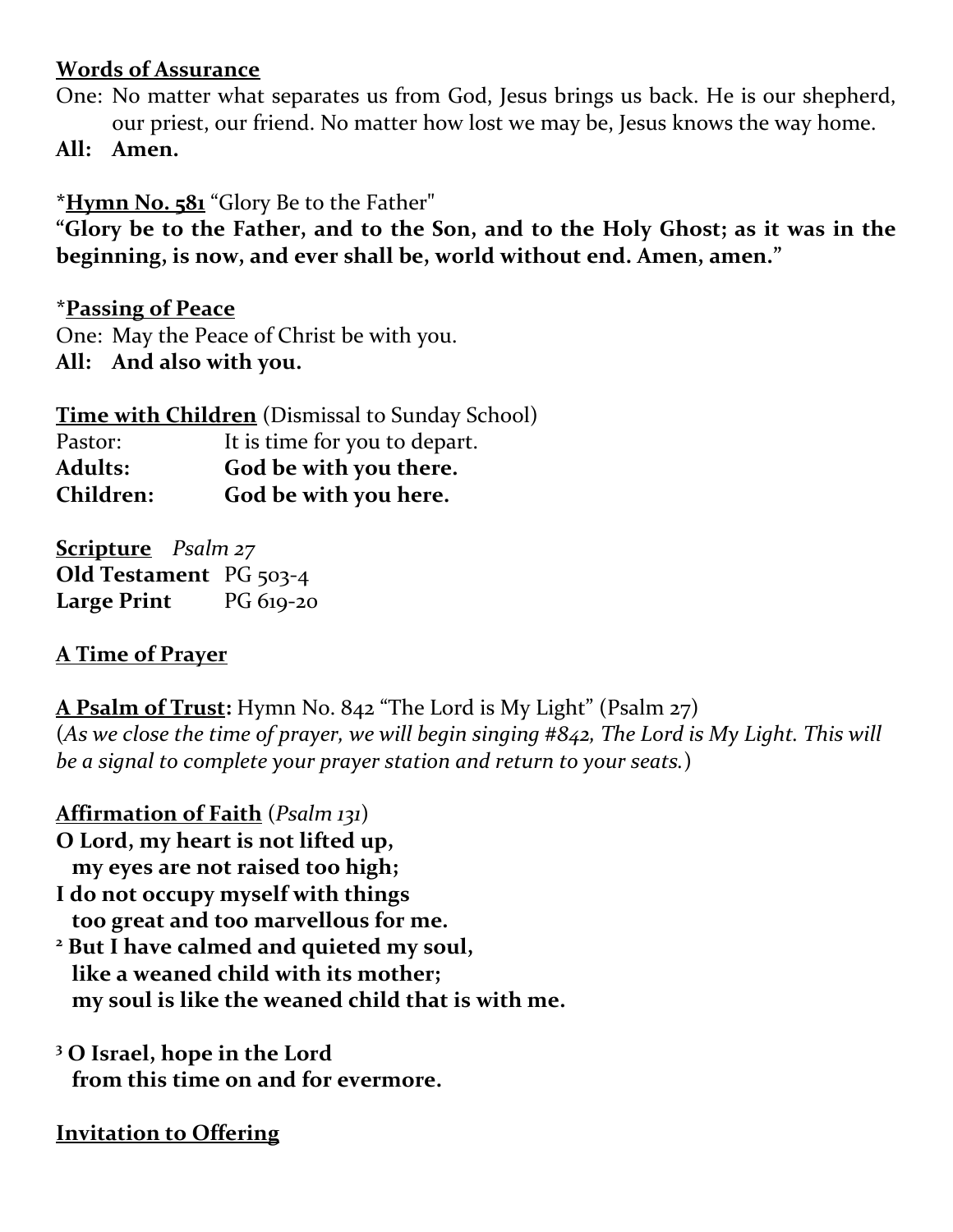### **Offertory**

**\*Doxology No. 606** "Praise God From Whom All Blessings Flow" **"Praise God, from whom all blessings flow; Praise Him all creatures here below. Praise Him above ye heavenly host; Praise Father, Son and Holy Ghost. Amen."**

#### \***Unison Prayer of Dedication**

**Gracious God, we know that we can trust and depend on you. Knowing your faithfulness, we offer ourselves and our resources to your purposes. Amen.** 

#### **The Prayers of the People**

*Joan Wagner, Luke Griffith, Pat Schmus, the family of Bernice Willis, Ensign Family, the family of Chic Walker, Christl Pelkofer, Nick Brush, Maryanne Calandra, Matt Mills, Dawn, Signe Bell and family, Dan, Maisy, Nic Albadine, Alyssa Truman, Patrick Driscoll, Erin Fitzpatrick, Rhett Schafer, Jamie, Meg Yanefski, Heather, Joanna Miller, Dorothy Weir, Sara Crispin, Jim Taylor, David, Ted Acrey, William Loeb, Mimi, Rachael Lodholz, Laura Rundle, Phyllis Bullock-Beaufait, Aaron Hill, Douglas Hoffman*

#### **The Lord's Prayer**

**Our Father who art in heaven, hallowed be thy name. Thy kingdom come, thy will be done, on earth as it is in heaven. Give us this day our daily bread and forgive us our debts as we forgive our debtors. And lead us not into temptation but deliver us from evil. For thine is the kingdom and the power and the glory forever. Amen.**

**\*Hymn No. 43** "You Who Dwell in the Shelter of the Lord" (Psalm 91)

## **\*Benediction**

**\*Benediction Hymn No. 815** (v. 1) "Give to the Winds Thy Fears" **"Give to the winds thy fears; hope and be undismayed. God hears thy sighs and counts thy tears; God shall lift up thy head."**

**Postlude** "Give to the Winds Thy Fears" – arr. Weber

**\*\*\*\*\* \*\*\*\*\*** *Please stand as you are able.* **\*\*\*\*\* \*\*\*\*\***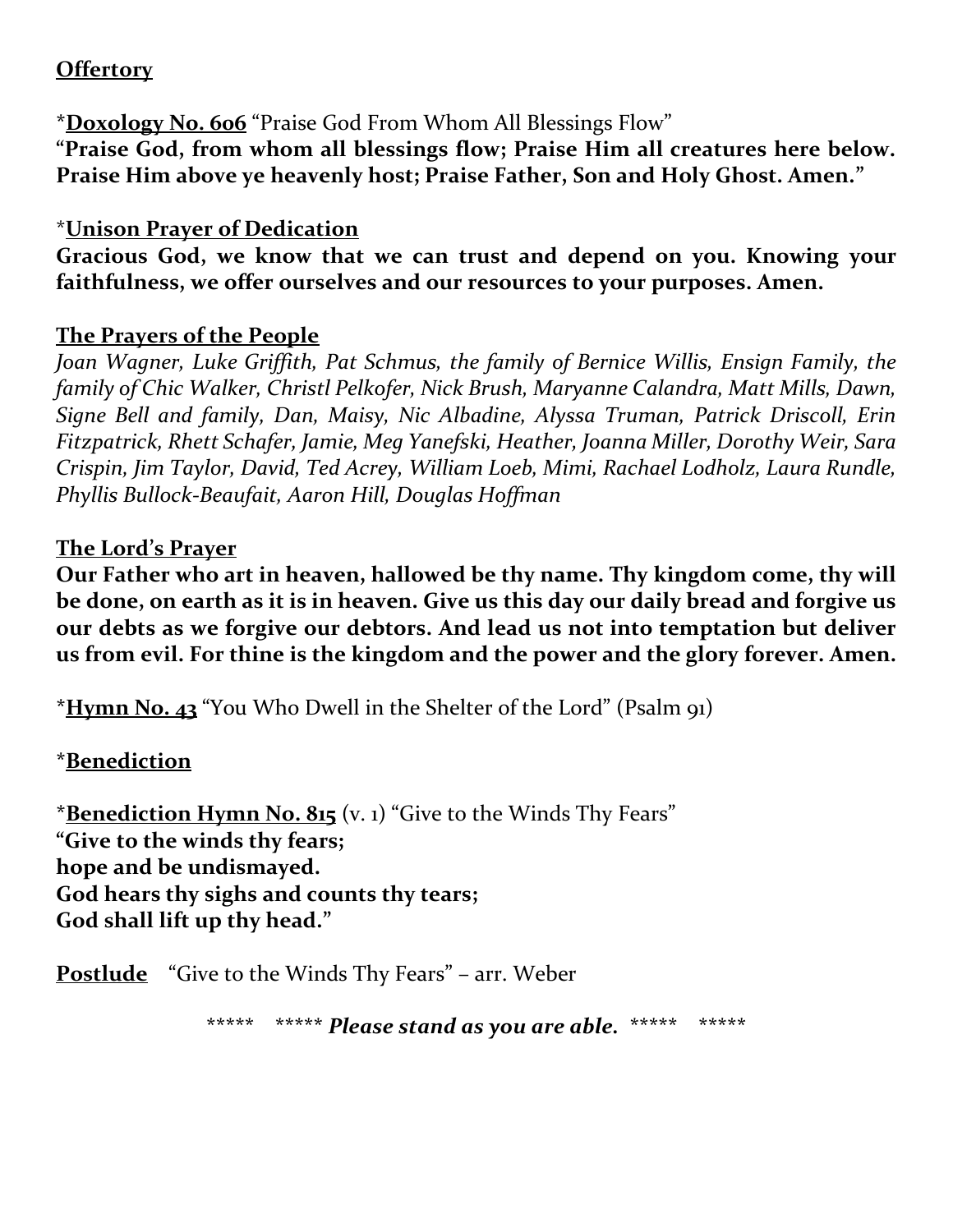

| Thank you to our Worship Servers |                               |  |
|----------------------------------|-------------------------------|--|
| Liturgist                        | Sue Hummel                    |  |
| <b>Ushers</b>                    | Mike Ballard, Margaret Ginter |  |
| <b>Coffee Hour Host</b>          | <b>Connie Bradley</b>         |  |



## *Music Notes*

Today's prelude is Elizabeth Poston's 1967 setting of a poem first known to have been published in 1761 in London:

'The tree of life my soul hath seen, laden with fruit and always green; the trees of nature fruitless be, compared with Christ the Apple Tree.

His beauty doth all things excel, by faith I know but ne'er can tell the glory which I now can see, in Jesus Christ the Appletree.

For happiness I long have sought, and pleasure dearly I have bought; I missed of all but now I see 'tis found in Christ the Appletree.

I'm weary with my former toil - here I will sit and rest awhile, under the shadow I will be, of Jesus Christ the Appletree.

This fruit doth make my soul to thrive, it keeps my dying faith alive; which makes my soul in haste to be with Jesus Christ the Appletree.'

The postlude is Jacob B. Weber's 2015 setting of "Festal Song," a hymn tune originally composed by William H. Walter (1825–1893). We thank the Sanctuary Choir for sharing special music with us this morning.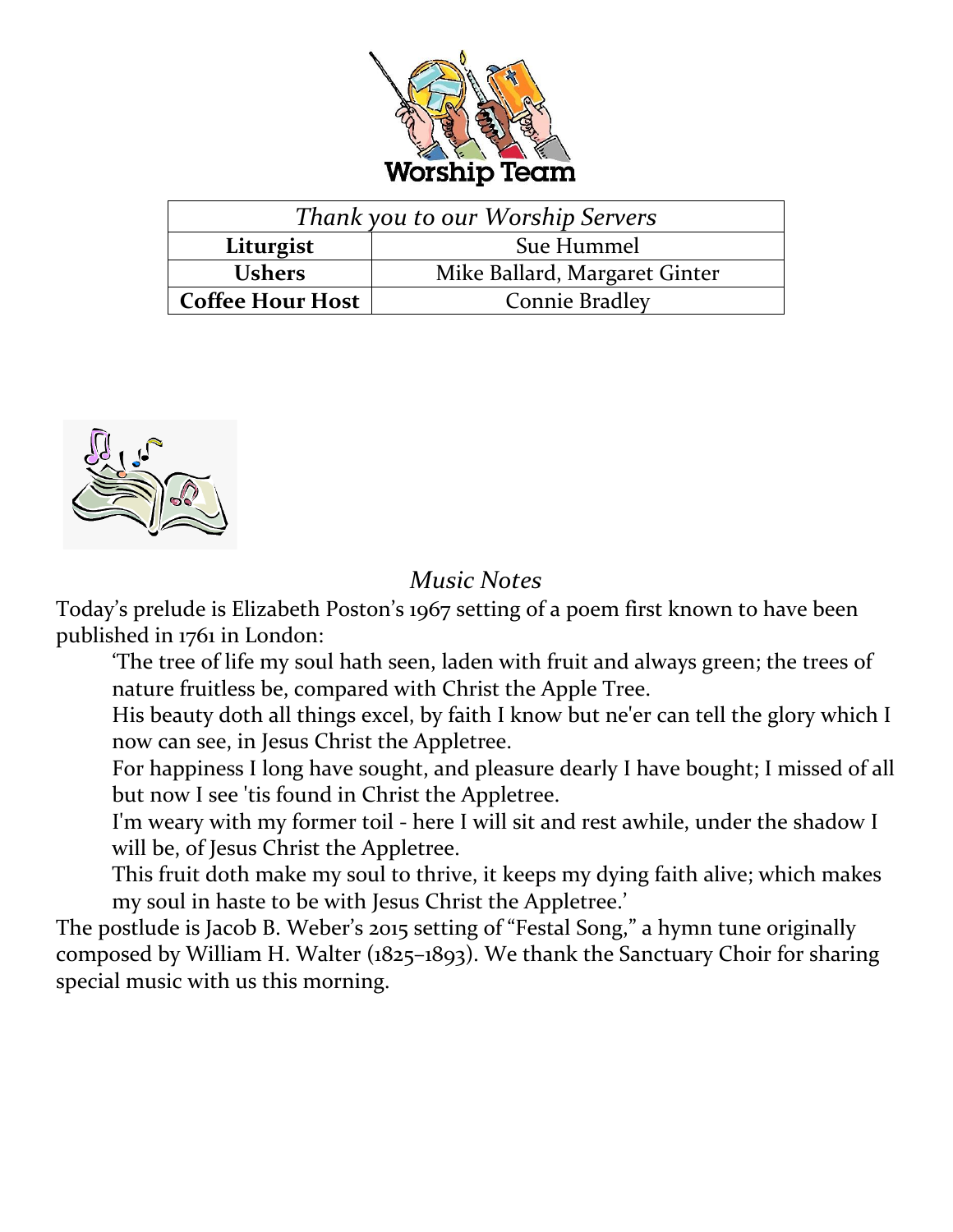| ₲₧₧₧₧₧             |                                                             |  |
|--------------------|-------------------------------------------------------------|--|
| MAY                |                                                             |  |
|                    |                                                             |  |
| 高等車倒向車車圈           |                                                             |  |
| <b>GBGS6888988</b> | This Week's Calendar                                        |  |
| May 15-22          |                                                             |  |
| Sunday             | 10 AM Worship Service - Sanctuary/Livestreaming             |  |
| May 15             | 11:15 AM Sunshine Singers Practice - Music Room             |  |
|                    | 11:30 AM Confirmation Class - Memorial Lounge               |  |
|                    | 4 PM Girl Scouts Ceremony - Social Hall                     |  |
| Monday             |                                                             |  |
| <b>May 16</b>      |                                                             |  |
| Tuesday            | 5:30 PM 3 <sup>rd</sup> Meal Community Dinner - Social Hall |  |
| <b>May 17</b>      | 6:30 PM Girl Scouts                                         |  |
| Wednesday          | 10 AM Service for Marie Roberts - Pitman Manor              |  |
| May $18$           | <b>11 AM</b> Joy Circle - Jean Brod's Home                  |  |
|                    | 6:30 PM Circle of Life - Church Library                     |  |
|                    | 6:30 PM Sparrow Chorale - Music Room                        |  |
| Thursday           | 7 PM Christian Education Committee - Zoom                   |  |
| May <sub>19</sub>  | 7 PM Bell Choir Practice - Music Room                       |  |
|                    | 8 PM Sanctuary Choir Rehearsal - Music Room                 |  |
| Friday             | 7 PM Youth Group Lock-In - Social Hall                      |  |
| May 20             | <b>10 AM Bushels of Blessings</b>                           |  |
| Saturday           | 9:30 AM Grace Circle - Agape Room                           |  |
| May 21             |                                                             |  |
| Sunday             | 10 AM Worship Service - Sanctuary/Livestreaming             |  |
| May 22             | 11:15 AM Sunshine Singers Practice - Music Room             |  |
|                    | 11:30 AM Confirmation Class - Memorial Lounge               |  |

| This Week's Birthdays |                       |  |
|-----------------------|-----------------------|--|
| <b>May 15</b>         | <b>Ed Carson</b>      |  |
| <b>May 16</b>         | Denny Meudt           |  |
| <b>May 17</b>         | Rose Conroy           |  |
| <b>May 18</b>         | JoAnna Contarino      |  |
| <b>May 21</b>         | Rose Franzen          |  |
| <b>May 21</b>         | <b>Steve Langlois</b> |  |
| May 22                | Vicki Downing         |  |